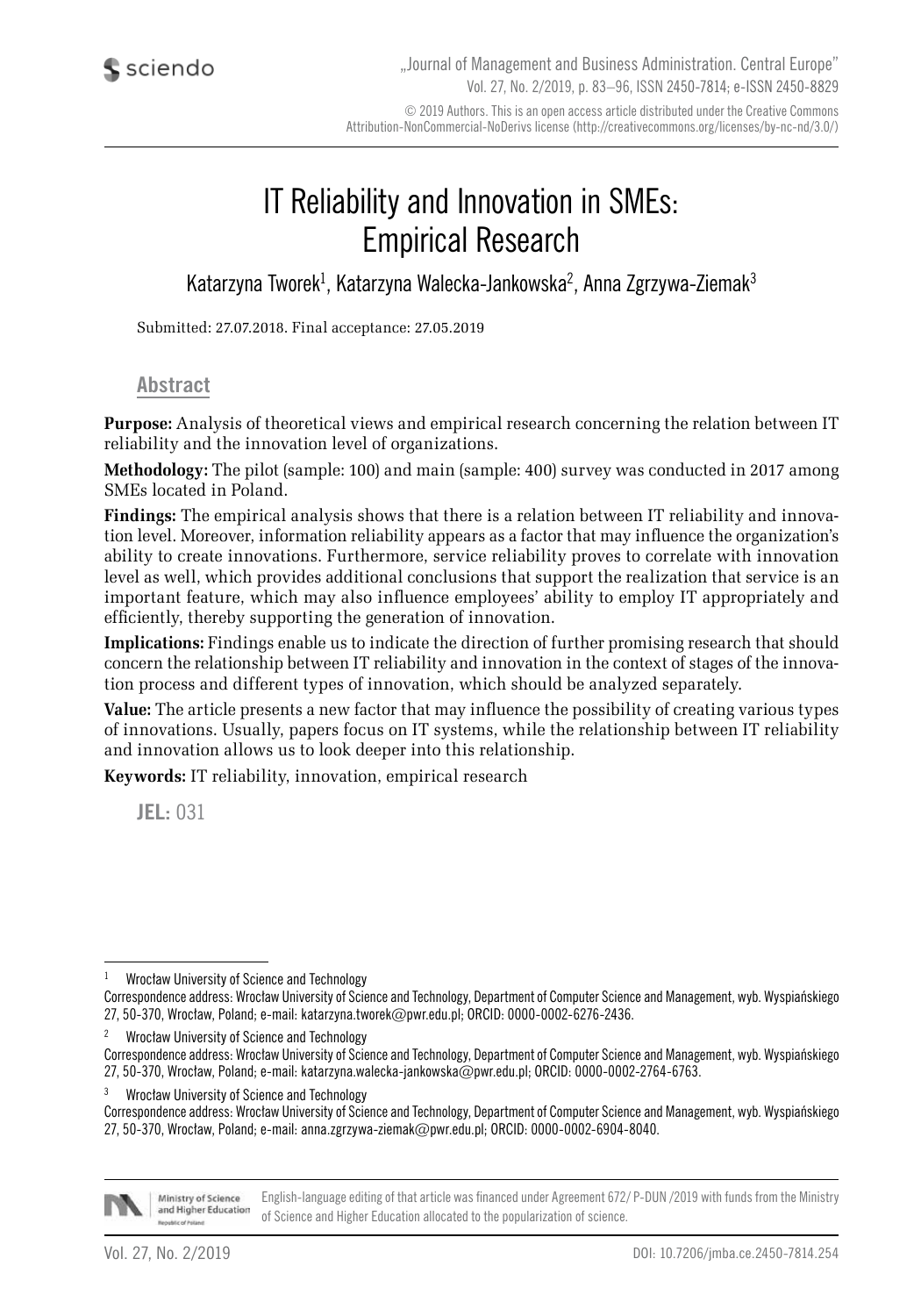# **Introduction**

Today, in the era of the fourth industrial revolution, competition among organizations grows and becomes increasingly transnational. Żmuda (2017) captures the intensity of the new age of macrocompetition in a scientific simile between organizations' battle to survive in an integrated global market and organisms' struggle for biological existence in the context of environmental transitions. Since 1990, there simultaneously rapidly develops a broad interest in innovation. There is widespread agreement among authors, researchers, consultants, and thinkers in the field of management that innovation is the central capability for all organizations interested in maximizing their opportunities for success in the twenty-first century. Now, innovation is considered to be a crucial aspect that allows organizations to survive, grow, achieve, and maintain their competitive advantage. Enhancing the innovative ability of organizations is" one of the most important levers to increase the profitability and growth of organizations" (Dobni, 2010, p. 49). One may indicate other determinants of innovation, among others, corporate culture (Molasy et al., 2018), the level of interorganizational trust (Kay and Willman, 2018; Swann, 2018, Zhu et al., 2018, Walecka-Jankowska, 2016), organic structure, or main process (Walecka-Jankowska and Zimmer, 2018).

This article concentrates on IT reliability. Hence, the purpose of this article is to show that IT reliability can support organizational innovation. Currently, Francis Bacon's saying that "knowledge is power" receives truer meaning than ever. Rapid access to information is the critical factor of success for many organizations (Palmius, 2007; Shu-Hsien, 2003), and it enables their innovation. Thus, IT that supports acquisition, location, transfer, and codification of knowledge is an important field of study (Tworek et al., 2016, Soto-Akosta et al., 2018). On the other hand, there appear articles arguing that human factors and knowledge-worker dynamics are more important than IT and system approach in the automation of knowledge, or big data approach in the accumulation of knowledge (Frank et al., 2015; Sumbal, Tsui and See-to, 2017, Shujahat et al., 2018). Moreover, both practitioners and theoreticians deal with problems of managing innovation, as they seek its determinants in minimizing the barriers to the creation and implementation of innovations. Many consider IT to be the decisive factor in organizational innovation. Furthermore, innovation can be practiced and taught. The goal of researchers is to show how to formulate and implement each determinant of innovation, including IT, to promote the development of innovation and its effective use in the development of long-term value in organizations. This article concentrates on one dimension of IT – its reliability – as a new approach to moderate innovation determinants in organizations, and it offers an empirical verification of the proposed theoretical framework.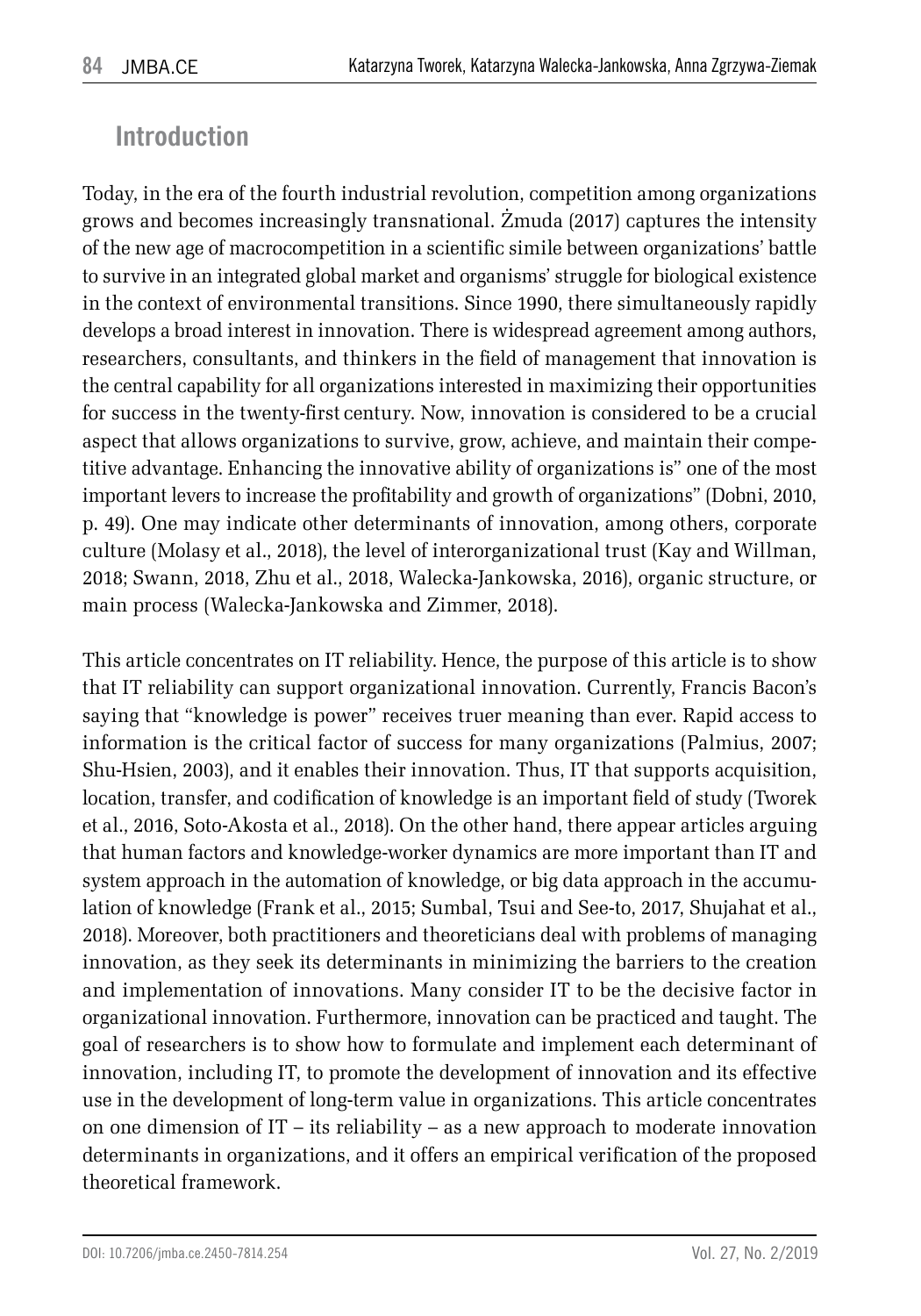### **Innovation**

We currently observe a pressure to innovate, which leads to building an internal corporate culture oriented toward innovation and creativity that would support employees and their risk-taking (Davila, Epstein and Shelton, 2006). For the first time, innovation tops world rankings as the most important value (Rek, 2013). Depending on the discipline that scrutinizes the term innovation – be it organization theory, economics, sociology, or applied science – scientists show various approaches to the matter. Most authors emphasize the aspects of an organization's search for new solutions in response to changes in the environment; both changes in customer needs and in organizational environment elements like technology. Most interpret innovation as an introduction of a new product and associate it with the production process of, especially, technology. Fewer relate innovation to organizational, administrative, and cultural changes (Davila, Epstein and Shelton, 2006). This differentiation also results from the understanding of innovation as a process or result/outcome of a process. However, most definitions emphasize innovation novelty objectively and subjectively. The objective approach is macroeconomic: it views innovation as an absolutely new, pioneering work. The subjective approach is microeconomic: it views innovation as new to organizations, which develop and implement it regardless of whether a particular solution exists in other organizations. Innovation means that the organization is successful as a result of its implementation; that is, innovation is not simply a theoretical assumption or a new idea. Innovative activity should be reflected in an improvement in the use of resources or the generation of socio-economic benefits, such as economic profit, personal development of employees, higher job satisfaction, better communication within the organization, or increased knowledge and experience resources (Walecka-Jankowska, 2016).

This study assumed that innovation is a change that leads to an improvement in product, production process, marketing, or the organization itself, which is developed to achieve economic or social benefits. The activities related to innovation include changes in both the incremental and radical transformation of existing solutions. However, the adoption of a subjective understanding allows one to achieve a high level of innovation, even if the organization implements changes that exist in other entities; especially when the changes contribute to the improvement of the organization. The literature mentions many different innovation determinants, among other things intraorganizational: corporate culture, trust, leadership (as soft variables) along with the type of technology, systems, management methods, and strategy. The literature also mentions the extraorganizational determinants: the market, the industry, the financing methods, and the institutions that support the R&D activities. For at least two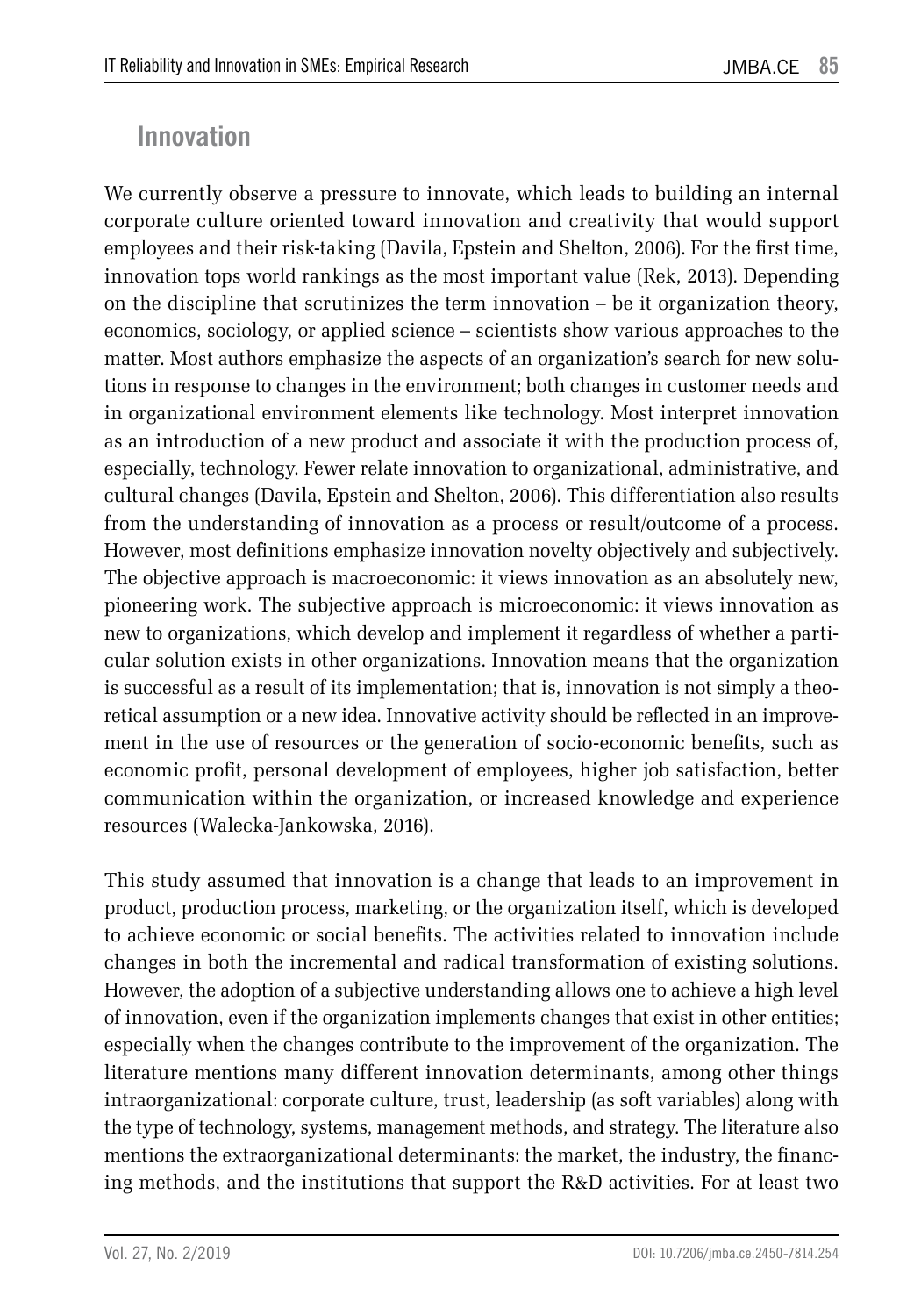decades now, particular attention has been paid to providing information that allows new knowledge to emerge. Information – and knowledge – management became one of the most frequently indicated method that allows for the use of knowledge in the organization. This means that one must also acquire knowledge from outside the organization more effectively and, certainly, more consciously (Walecka-Jankowska, 2016). Hence, the information system, and the technology that supports it, plays an important role, because it allows organizations to locate existing knowledge, transfer it between employees in need, and save it for future use.

# **IT Reliability**

Almost every organization operates with some kind of information technology (IT). IT's reliability seems to be one of the key factors that influence the organization's competitive advantage from its application to the ability to benefit from IT during the entire innovation process. Moreover, while facing new global Internet threats – such as WannaCry ransomware or massive hacker attacks – the maintenance of IT's reliability, security, and accuracy in the organization becomes one of the biggest challenges of IT management (Tusubira and Mulira, 2004). Hence, this situation is a crucial step in supporting knowledge transfer and security, which proved to be of utmost importance in the organization's innovation.

The current paper's notion of IT reliability largely refers to IT management and the everyday use of IT in the organization, which influences the latter's ability to support the innovation process. This is mainly because it causes a significant and immediate business impact in modern organizations when a critical IT solution is unavailable in any way. Such a situation not only affects the business operation but also, as such, disproportionately affects the business perception of IT in the organization and undermine its potential for supporting business processes. Moreover, the situation also affects the ability to remain competitive on the market and create innovations. Hence, it makes IT reliability the critical issue for modern managers and businesses. Moreover, this issue is especially important for organizations that seek to retain or boost their innovation.

We understand IT reliability in the organization as a measurable property of IT, one that is useful for its control and management, identifies its quality level, and indicates potential problems (Zahedi, 1987); and it is directly linked to the efficiency of IT components, especially those critical to its proper operations. Therefore, we may say that IT reliability in organizations is a notion engendered by factors connected to three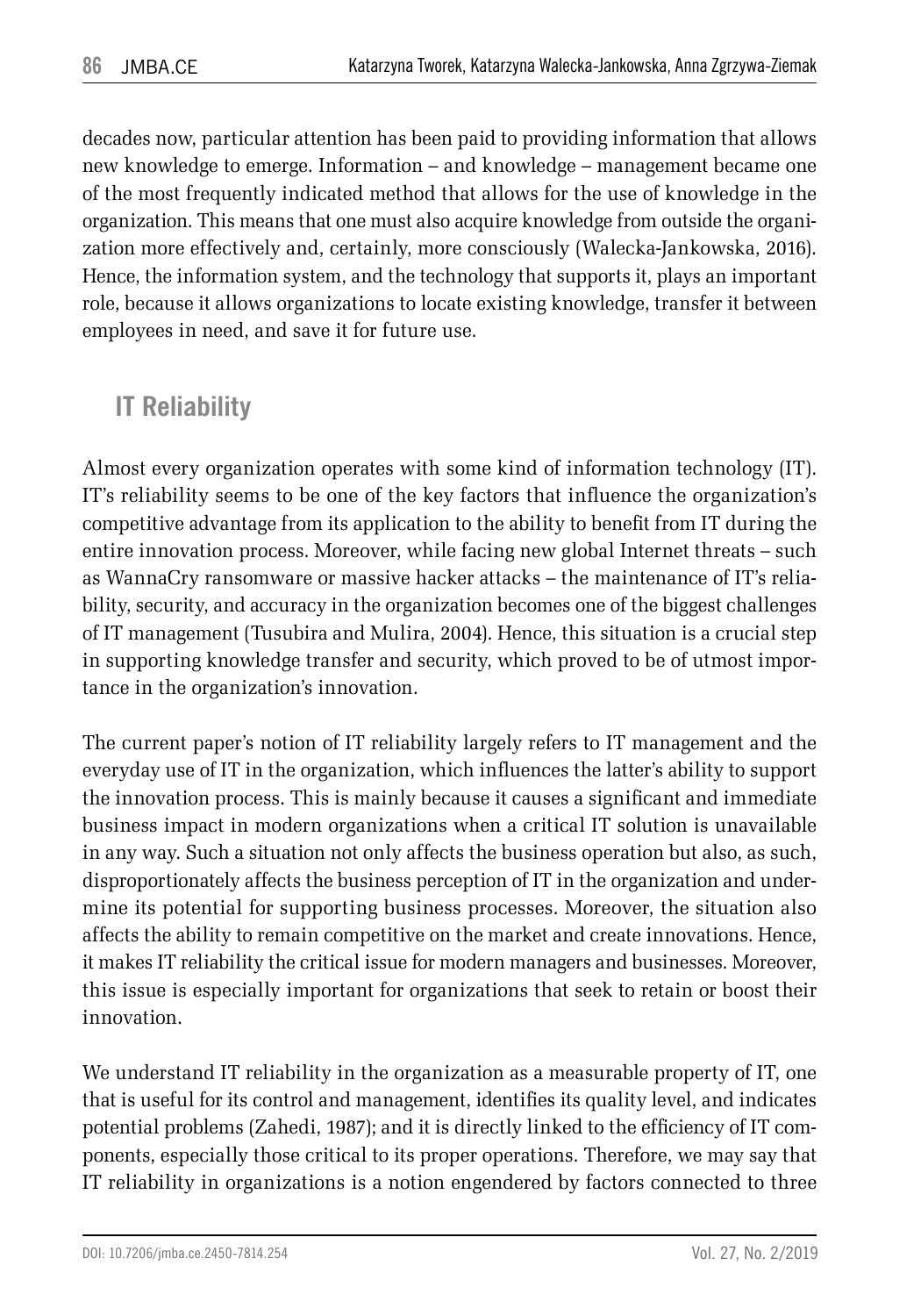different IT theories. First is DeLone and McLean's (2003) success model, second is Lyytinen's (1987) four types of Information Science (IS) failure, and third is the TAM model by Davis (1985). Thus, in order to fully develop the notion of IT reliability, we must identify the factors that construct each of the four identified variables proposed in the IS reliability model (see Figure 1). To identify all four, we searched for articles published in 2000–2018 with key words "IT in organization," "IS in organization," and "measurement" in EBSCO and ProQuest databases. From all available publications, we purposefully selected those concerning lists of factors that describe IT in organizations. Based on these studies (Finne, 2005; Irani, 2002; Niu, Da Xu and Bi, 2013;



**Figure 1.** IT reliability in the organization model

Source: Tworek (2019).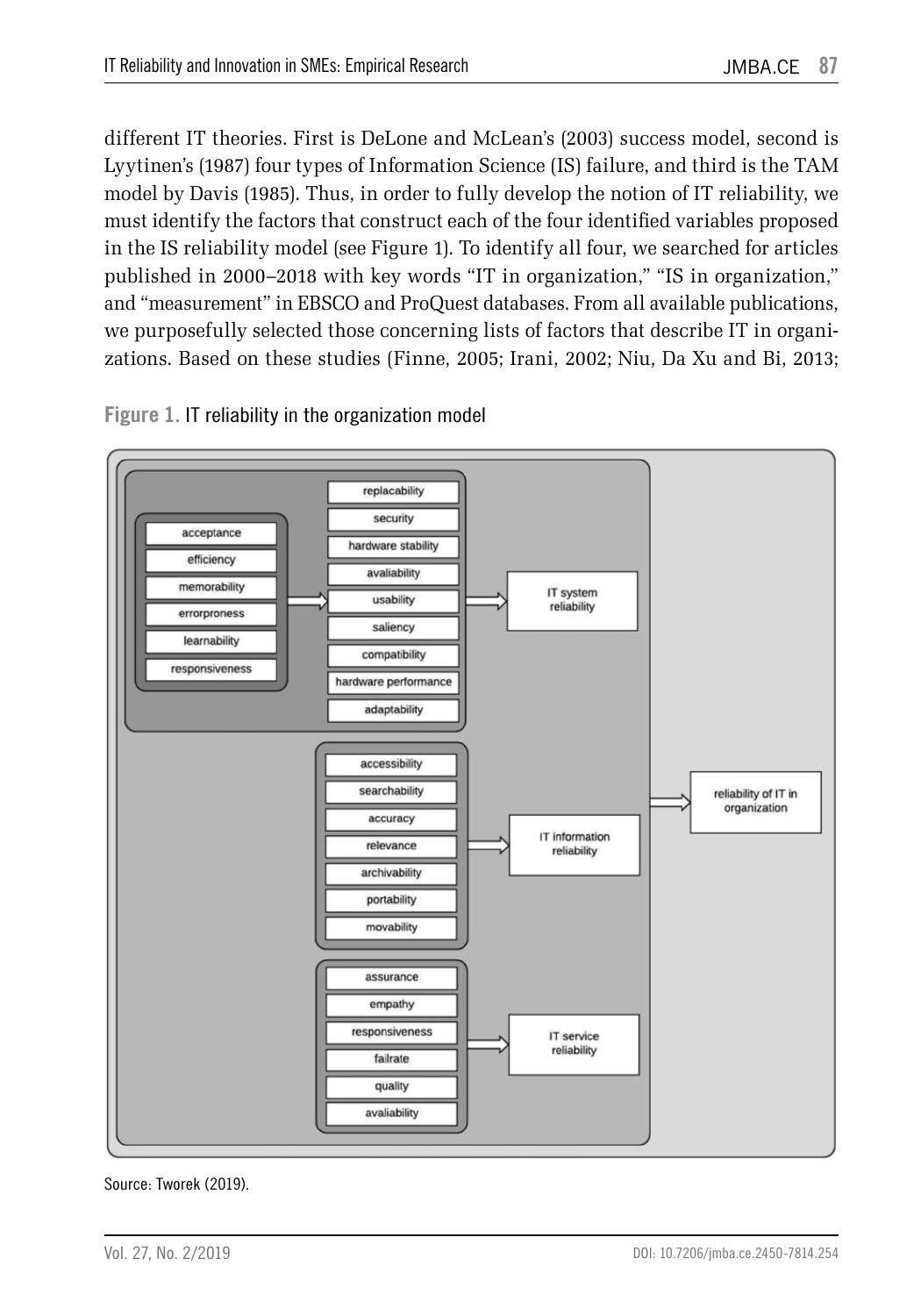Palmius, 2007), we identified all the factors potentially related to IT reliability in the context of the three abovementioned IT theories and assigned them to the proposed four variables (Niu, Da Xu and Bi, 2013).

A model of IT reliability in the organization was meticulously prepared by Tworek (2016) and we include it below in Figure 1. IT reliability in the organization consists of four factors: (1) the reliability of information included in IT in the organization, (2) the reliability of support services offered for IT in the organization, and (3) the reliability of system itself, which also includes (4) the usability of this system (Tworek, 2019). Each factor constitutes a series of items (see Figure 1).

### **IT and Innovation: Discussion**

The role of IT in supporting innovation in the organization is broadly known (Chen et al., 2015; Morawski, 2009; Hosseinin et al., 2017). However, the relation between IT and innovation is especially visible when concentrating on different stages of the innovation process, not only because it enables communication between employees but also because it now is one of the key factors that support information security.

IT can be crucial for decision-making – by supporting the mechanism of identifying, processing, and selecting reliable information – because, most importantly, it can support receiving signals from the environment. Looking through the prism of various types of innovations – be it a product, process, marketing, or organizational innovation – we notice a relation between IT and the different types of innovation (Oslo Manual, 2005). Organizational innovation should result from the employees' deep conviction that it is an important value in the organization, which requires support at every organizational level. Although the role of top-level managers as they are those who create a vision, translate it into strategic goals, and create support for innovations is very important; also lower-level managers are those who can directly support the creativity of employees. As they are part of the organization, all employees create and support the climate conducive to innovation. The availability of a secure, relevant, and up-to-date information is crucial in every stage of the innovation process (irrespective of which level of hierarchy there are employees participating in it). At every level, one must develop, locate, and diffuse knowledge to all employees, then access up-to-date information that allows proper decision-making; all these tasks strongly rely on IT reliability, which secures the ability of IT to support all of them (Trantopoulos et al., 2017). Moreover, the support of innovation results from the fact that organizational values concentrate on constant development and knowledge sharing, but also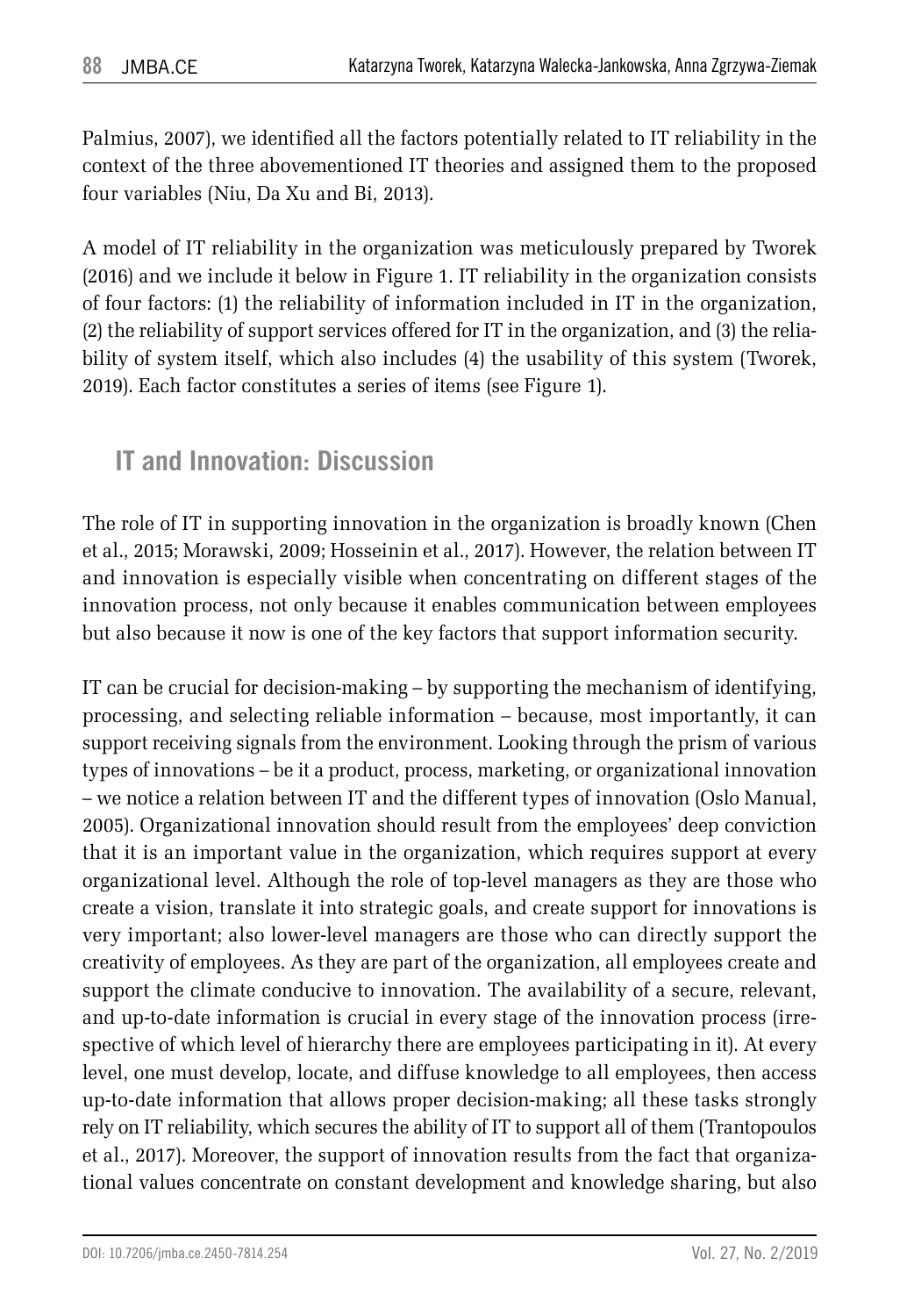on discovering new knowledge thanks to experimentation, an attitude open to risks, and the support of individual activities (Walecka-Jankowska and Zimmer, 2015). Creating and implementing innovations requires independent, professional, and knowledgeable employees, who can find solutions to constantly changing problems in a flexible way (Walecka-Jankowska, 2016). They are characterized by the willingness to acquire new knowledge, high competences, diversity-seeking through cooperation (Srikantaih, Koenig, 2001), and an innovative approach, as they notice opportunities for creating new knowledge, create ground-breaking changes, manifest innovative entrepreneurship, encourage others to think creatively, and cooperate with others in this respect (Morawski, 2009). All that is impossible without the employees' conviction about the reliability and security of IT, as they use it as a tool to generate innovations. In order to offer unconventional solutions, knowledge employees require great freedom and independence in their actions. IT supports the independence of employees, because it provides access to necessary data and allows a free, multidirectional, formal, and informal communication. Moreover, IT reliability influences the perceived level of the actual usefulness of information systems available in the organization to the employees and influences their ability and conviction to benefit from using them.

Based on the literature review and the theoretical model of IT reliability proposed by Tworek (2016) presented above, we formulate the hypotheses below, gathered in Figure 2, in which H1 is the main hypothesis, and H2–H4 are specific hypotheses.



**Figure 2.** Research hypotheses

Source: own elaboration.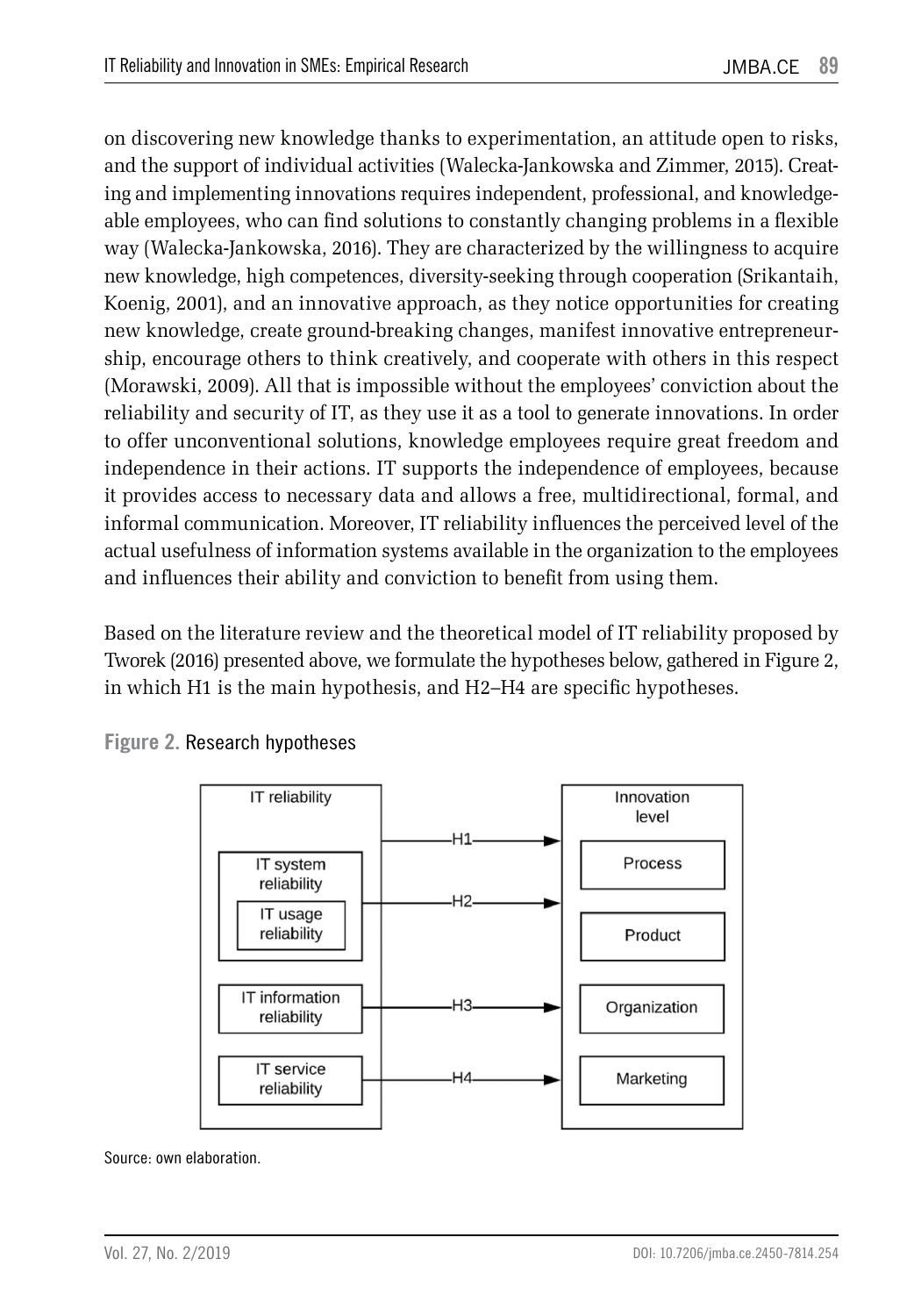**H1:** The more reliable the IT in the organization, the greater the level of innovation. **H2:** The more reliable the IT system in the organization, the greater the level of innovation.

**H3:** The more reliable the information included in the IT in the organization, the greater the level of innovation.

**H4:** The more reliable the support service of IT, the greater the level of innovation.

### **Empirical Research**

We conducted a survey to identify the relation between the level of IT reliability in the organization and innovation. The pilot survey occurred in 2017 in a group of 100 organizations. This survey led to the collection of random answers in case of several questions, indicating the need for rewriting them into more precise statements. They were rewritten to obtain more reliable results, which ensured an informed response from respondents. The main survey was conducted later, in 2017, among small and medium enterprises (SMEs) located in Poland, via an online survey service Survey-Monkey. One survey was conducted per organization. The statistical population (SME operating in Poland) is finite but very large: we received 400 valid responses. Since the results responded to a prepared form, the online system counted only those fully and correctly filled.

The survey was anonymous, but we made sure that the questionnaire was filled by employees with a broad view of the entire organization. Therefore, the respondents were the higher level managers from small and medium organizations that operate in Poland. We asked the respondents to evaluate the innovation level of their companies in sixteen questions by marking actions/activities implemented by their organization on the <0,1> scale. Four types of innovations were evaluated, according to the Manual Oslo (Manual Oslo, 2005). The first part of questions (5 items) concerned in particular technological processes, machines/devices/ equipment/tools, and software. Product innovations were another type tested, and so the respondents had to assess whether the organization implemented a new or improved product/service (1 item). The next four questions concerned marketing innovations: the change of appearance in the implemented product, customer segmentation, and positioning of products or services. The last group (6 items) concerned organizational changes like methods of personal development of employees, methods of business organization (i.e quality management system), systemic knowledge management solutions, methods of delegation of responsibilities, and decision-making. These questions were the basis for formulating the innovation indicator.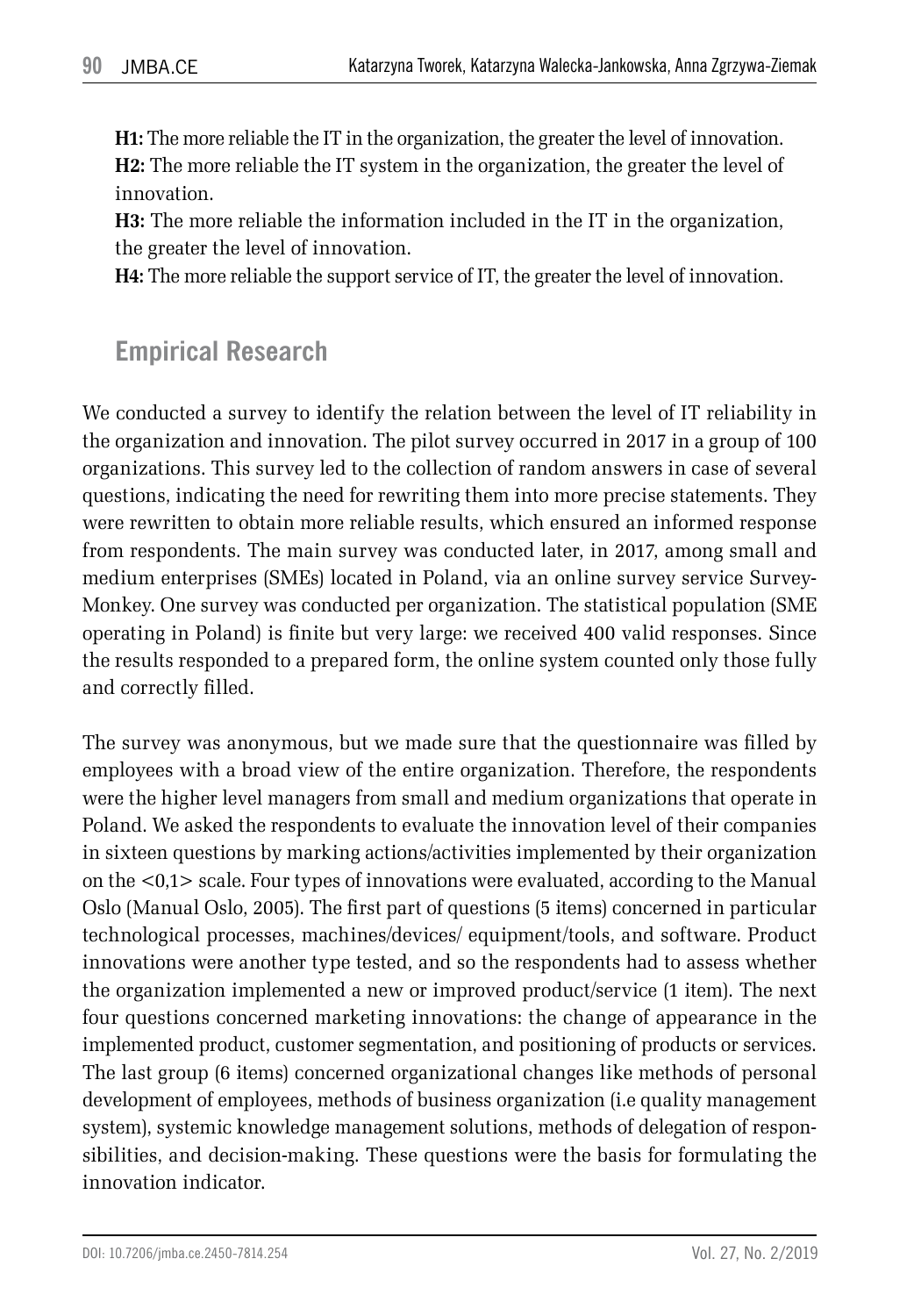We asked respondents to evaluate the IT in the organization based on the list of factors on the Likert scale: from "very poor" to "very good" with the middle point "fair." We asked for the general opinion about the reliability of system, usage, information, and service, then for the evaluation of each factor by constructing these four variables. Likert scale to measure IT reliability seems an appropriate choice. First, IT reliability in the organization is a subjective notion. Employees' perspective and opinion concerning aspects of IT reliability is the best source of knowledge since their perception matters the most, which is why IT influences the organization mainly through its potential to influence the everyday work of employees. Although quantitative methods are commonly used to assess the software and hardware features linked to reliability, they do not give information about the actual perception of this notion within the organization.

### **Research Results**

There were two main variables: IT reliability and innovation level. IT reliability consists of three dimensions, theoretically distinguished in previous paragraphs. Noteworthy, Cronbach's  $\alpha$  was 0.890 and higher for every variable, which indicates a high internal reliability of the scales and measurements. We calculated the descriptive statistics for all the measured variables (Table 1).

|                         | Average | Median | <b>Minimum</b> | <b>Maximum</b> | Std.<br><b>Deviation</b> | Cronbach<br>alpha |
|-------------------------|---------|--------|----------------|----------------|--------------------------|-------------------|
| <b>IT</b> reliability   | 3.73    | 4.00   | 1.44           | 5.00           | 1.00                     | 0.890             |
| information reliability | 3.71    | 4.00   | 1.43           | 5.00           | 1.02                     | 0.910             |
| system reliability      | 3.74    | 4.00   | 1.39           | 5.00           | 0.98                     | 0.915             |
| service reliability     | 3.79    | 4.17   | 1.50           | 5.00           | 1.03                     | 0.890             |
| <b>Innovation level</b> | 0.88    | 1.00   | 0.00           | 1.00           | 0.21                     |                   |

#### **Table 1.** Descriptive statistics

Source: own elaboration.

We calculated the r-Pearson correlation coefficients (for which the correlation is considered as mild when  $r < 0.3$ , as moderate when  $0.3 < r < 0.6$ , and as strong when r > 0.6) between *IT reliability* and *innovation level* (Table 4). The results show that the variables are significantly correlated and the correlation is moderate. We should underline that the correlation analysis does not allow to conclude anything about the causeand-effect relation.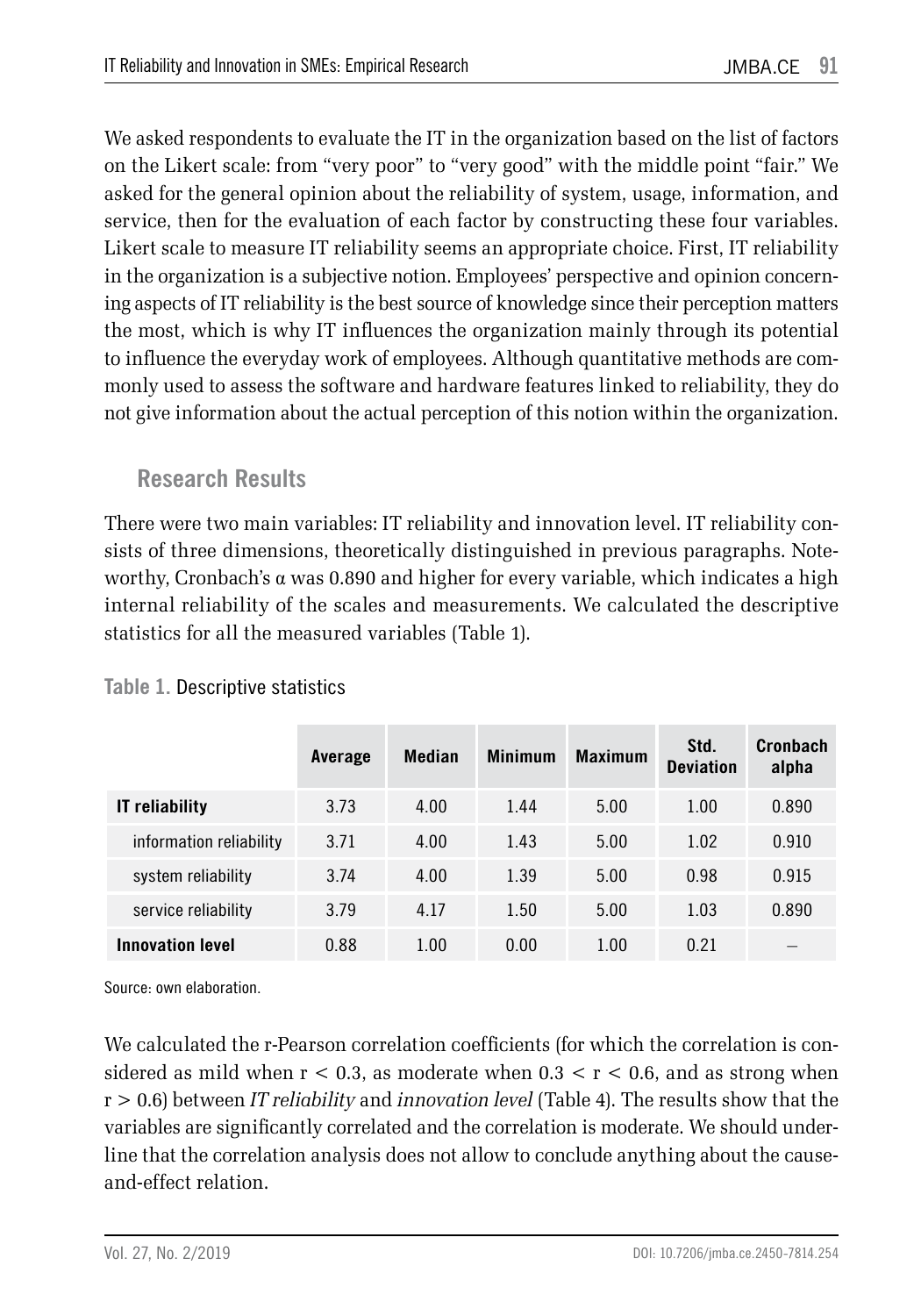|                           |              | <b>Innovation level</b> |  |
|---------------------------|--------------|-------------------------|--|
|                           | Corelation   | $.437**$                |  |
| <b>IT</b> reliability     | Significance | .000                    |  |
|                           | N            | 371                     |  |
| system reliability        | Corelation   | $.475***$               |  |
|                           | Significance | .000                    |  |
|                           | N            | 383                     |  |
|                           | Corelation   | $.479**$                |  |
| information<br>eliability | Significance | .000                    |  |
|                           | N            | 379                     |  |
|                           | Corelation   | $.508**$                |  |
| service reliability       | Significance | .000                    |  |
|                           | N            | 389                     |  |

#### **Table 2.** Correlation analysis between IT reliability and innovation level

Source: own elaboration.

The correlation analysis shows that there is a statistically significant relation between innovation level and all the aspects of IT reliability. Moreover, information reliability – especially important for the organization's innovation level support in the literature review – also proved significantly correlated with innovation level. Hence, we may conclude that all four proposed hypotheses are positively verified based on the obtained sample of responses from Polish SMEs.

### **Conclusions**

The main aim of this article was to empirically verify the relationship between IT reliability (and its constructs) and the level of the organization's innovation. The empirical analysis clearly showed that there is a relationship between those two notions. The results are presented in Figure 3.

Currently, when the use of IT is part of organizational procedures, managers can focus on those IT features that enable the use of knowledge to a greater extent along with faster access to knowledge that comes from reliable and secure sources. The research

DOI: 10.7206/jmba.ce.2450-7814.254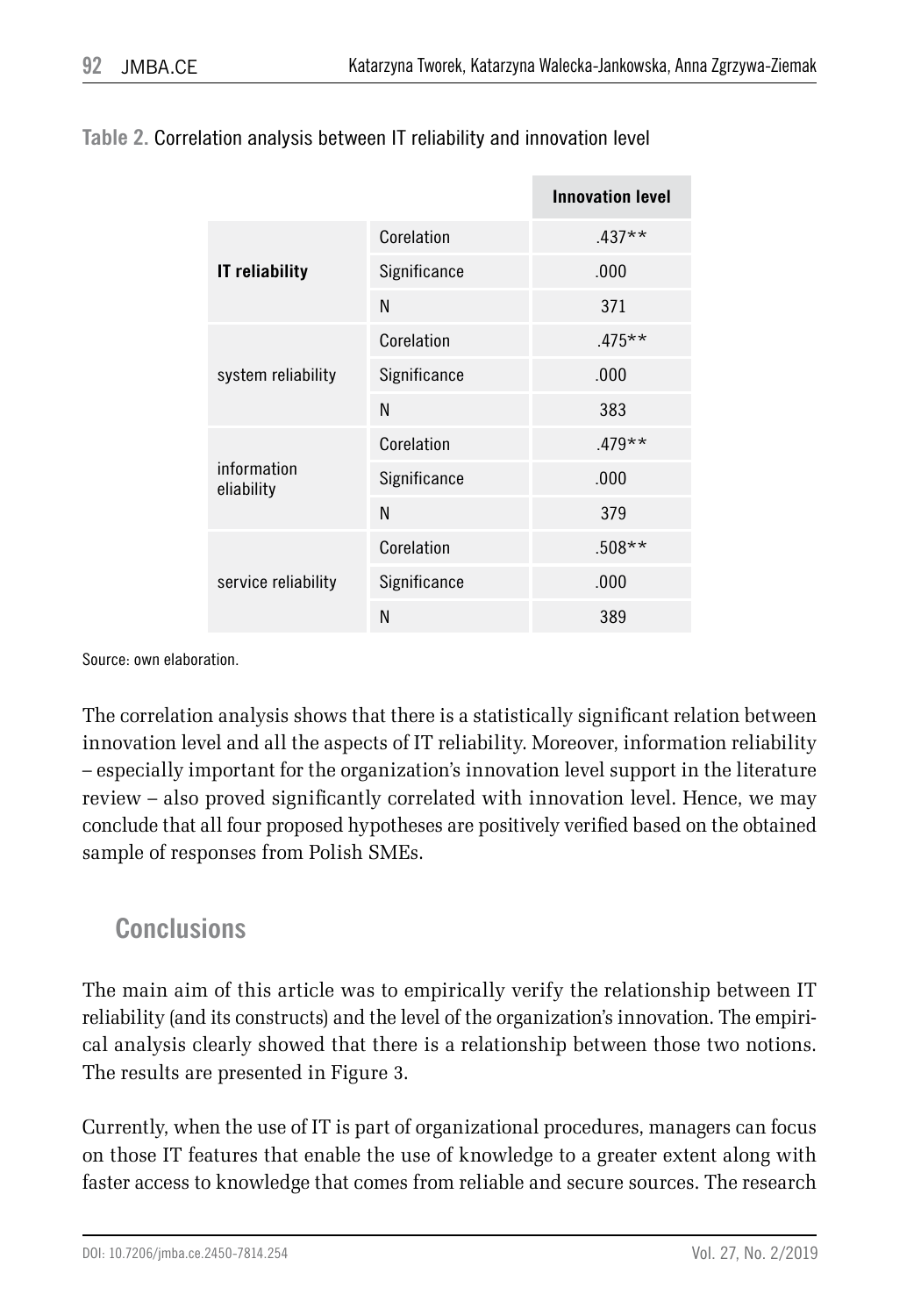results allow us to draw a set of conclusions that answer the question: Which features of IT reliability are particularly important for innovation in the organization?



**Figure 3.** Research hypotheses verification

Information reliability is statistically significantly correlated with all types of innovation in the organization, which was the basis for the verification of hypotheses H1–H4. First, it seems that, indeed, IT reliability is related to the level of innovation in the organization. Hence, it proves the conclusions, which arose from the literature review, that reliability and security of IT is an important feature that may influence the organization's ability to create innovations. IT enables communication between employees and influences the information flow within the organization, but also because it now is one of the key factors that support information security, which can reflect on the quality of decision-making. Second, the literature considers information reliability – connected also with the problem of knowledge safety described by Zięba (2017) – as an important factor that influences knowledge employees' conviction to use IT so as to generate innovation (Tworek, Walecka-Jankowska and Martan, 2016). The searchability and accuracy of information is especially important due to employees' ability to quickly gain access to information already available in the organization. The result is that the time of idea creation can be considerably shortened, which positively influences the possibility to generate innovations. Moreover, the relevance of information is crucial for the elimination of information, which are not useful for the organization. Third, service reliability proved to correlate with innovation level as well, which

Source: own elaboration.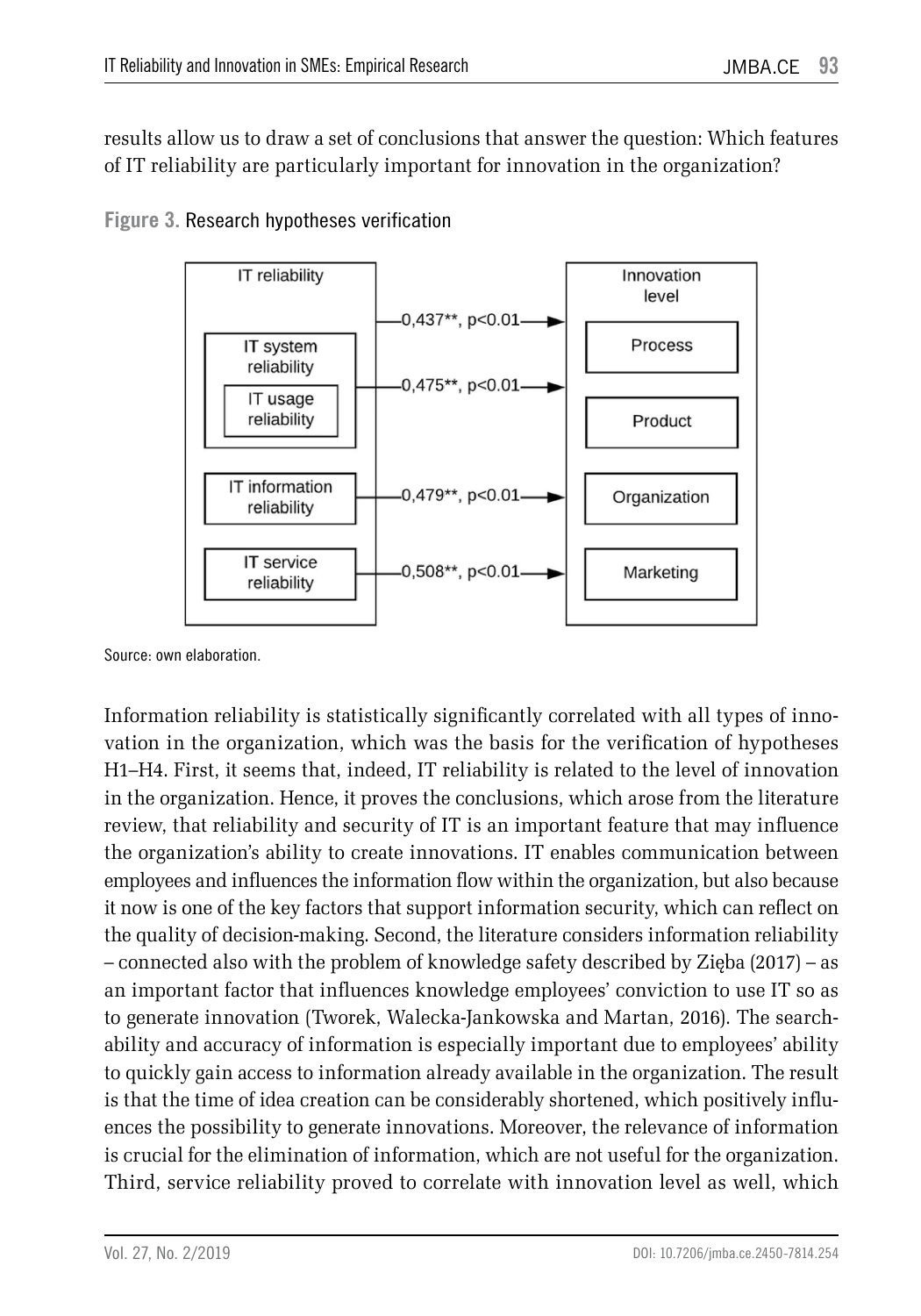shows that the quality, responsiveness, and availability of IT service is also important in the process of innovation creation. This realization provides additional conclusions that support service as an important feature that may also influence employees' ability to use IT appropriately and efficiently, which translates into better support for generating innovation.

We should underline that the above research has some limitations. The hypotheses verification is based on a sample of 400 organizations that operate in Poland and further verification in different business contexts is required. However, the research presented here is a solid first step in the process of framework verification. Moreover, it allows for initial conclusions from the verification process, which will influence further research on the subject. Further research should concern the indication of the relation between IT reliability and innovation in the context of the stages of the innovation process, while different types of innovation should be analyzed separately. IT has a different role for different innovation types in each of the stages. For example, organizations apply IT more often as a communication channel or a database source on good practices. Moreover, IT reliability can be assessed as a more important factor in those stages, in which it is particularly important to make quick decisions based on accurate and up-to-date information.

#### **References**

- Chen, Y., Wang, Y., Nevo, S., Benitez-Amado, J. and Kou, G. (2015). IT capabilities and product innovation performance: The roles of corporate entrepreneurship and competitive intensity. *Information & Management*, *52*(6), 643–657.
- Davila, T., Epstein, M.J. and Shelton R. (2006). *Making innovation work: How to manage it, measure it, and profit from it?* Upper Saddle River, NJ: Pearson Education
- Davis, F.D. (1985). *A technology acceptance model for empirically testing new end-user information systems: Theory and results* (doctoral dissertation, Massachusetts Institute of Technology).
- Delone, W.H. and McLean, E.R. (2003). The DeLone and McLean model of information systems success: a ten-year update. *Journal of Management Information systems*, *19*(4), 9–30, http://doi.org/10.1080/07421222.2003.11045748
- Dobni, C.B. (2010). Achieving synergy between strategy and innovation: The key to value creation. *International Journal of Business Science and Applied Management*, *5*(1).
- Finne, A. (2005). *Blueprint for General Quality Attribute Model*. Proceedings of IRIS'28.
- Frank, A.G., Ribeiro, J.L.D. and Echeveste, M.E. ( 2015). Factors influencing knowledge transfer between NPD teams: A taxonomic analysis based on a sociotechnical approach. *R&D Management*, *45*(1), 1–22.
- Hosseini, S., Kees, A., Manderscheid, J., Röglinger, M. and Rosemann, M. (2017). What does it take to implement open innovation? Towards an integrated capability framework. *Business Process Management Journal*, *23*(1), 87–107.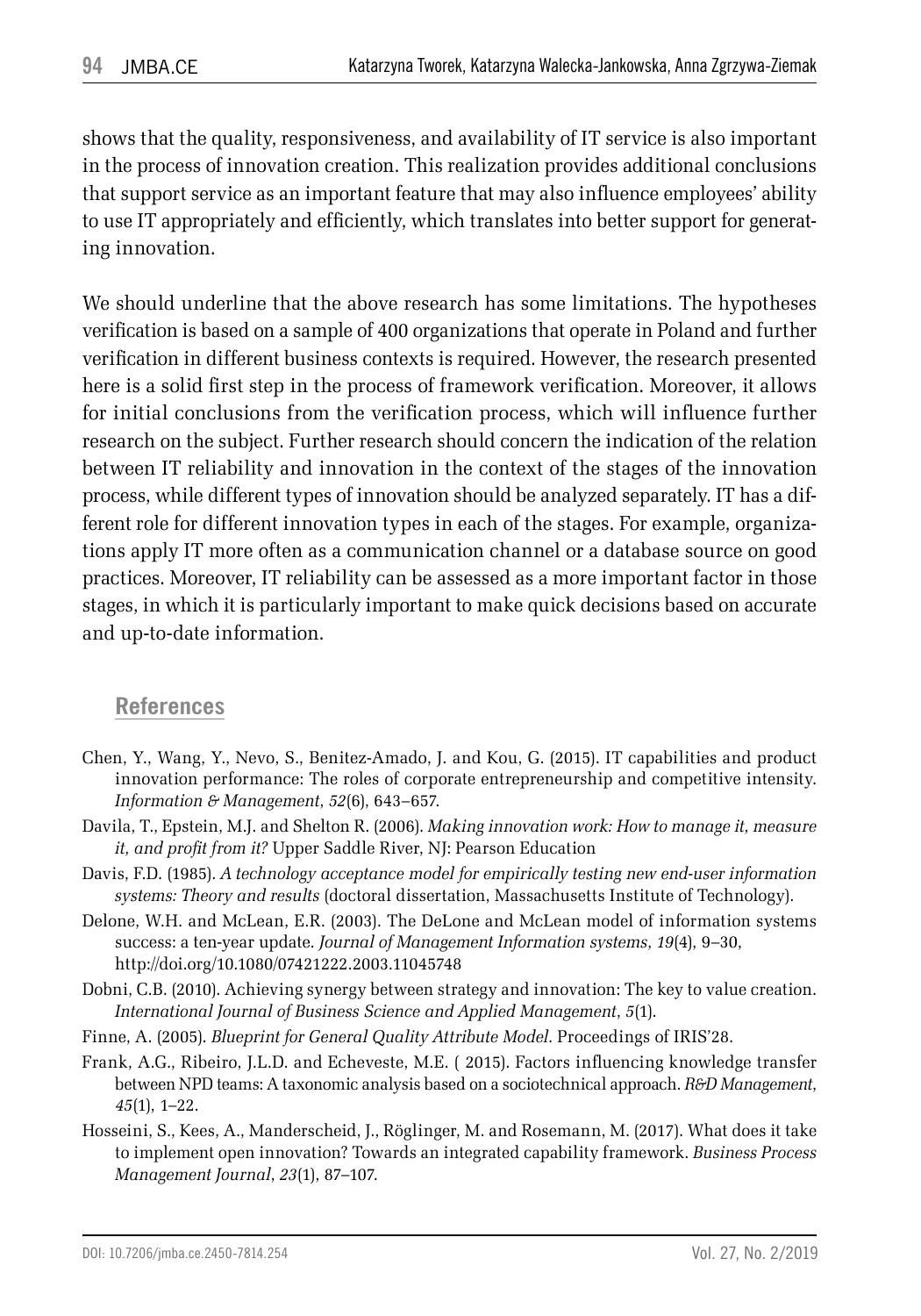- Irani, Z. (2002). Information systems evaluation: navigating through the problem domain. *Information & Management*, *40*(1), 11–24, http:// doi.org/10.1016/s0378-7206(01)00128-8
- Kay, J. and Willman, P. (2018). Managing technological innovation: Architecture, trust and organizational relationships in the firm. In: P. Swann (ed.), *New Technology and the Firm.* London: Routledge.
- Lyytinen, K. (1987). Different perspectives on information systems: problems and solutions. *ACM Computing Surveys (CSUR)*, *19*(1), 5–46.
- Manual Oslo (2005). *The measurement of scientific and technological activities. Proposed Guidelines for Collecting an Interpreting Technological Innovation Data. Statistical Office of the European Communities*, http://doi.org/10.1787/9789264013100-en
- Molasy, M., Walecka-Jankowska, K. and Zgrzywa-Ziemak, A. (2018). Kształtowanie kultury organizacyjnej wspierającej innowacyjność przedsiębiorstw. *Zeszyty Naukowe Politechniki Poznańskiej. Organizacja i Zarządzanie*, *77*, 205–221.
- Morawski, M. (2009). *Zarządzanie profesjonalistami*. Warszawa: PWE.
- Niu, N., Da Xu, L. and Bi, Z. (2013). Enterprise information systems architecture Analysis and evaluation. *IEEE Transactions on Industrial Informatics*, *9*(4), 2147–2154, http:///doi.org/10.1109/tii.2013.2238948
- Palmius, J. (2007). Criteria for measuring and comparing information systems. *Proceedings of the 30th Information Systems Research Seminar in Scandinavia IRIS 2007*.
- Rek, K. (2013). Co się liczy dla firm? *Harvard Business Review Polska*, *122*(04).
- Shujahat, M., Ali, B., Nawaz, F., Durst, S. and Kianto, A. (2018). Translating the impact of knowledge management into knowledge-based innovation: The neglected and mediating role of knowledge-worker satisfaction. *Human Factors and Ergonomics in Manufacturing & Service Industries*, *28*(4), 200–212.
- Shu-Hsien, L. (2003). Knowledge Management technologies and applications literature review from 1995–2002. *Expert Systems with Applications*, *25*, 155–164, http://doi.org/10.1016/s0957-4174(03)00043-5
- Soto-Acosta, P., Popa, S. and Martinez-Conesa, I. (2018). Information technology, knowledge management and environmental dynamism as drivers of innovation ambidexterity: a study in SMEs. *Journal of Knowledge Management*, *22*(4), 824–849.
- Srikantaih, K. and Koenig, M. (2001). *Knowledge management for the information professional.* Medford, NJ: Information Today, Inc.
- Sumbal, M.S., Tsui, E. and See-to, E.W. ( 2017). Interrelationship between big data and knowledge management: An exploratory study in the oil and gas sector. *Journal of Knowledge Management, 21*(1), 180–196.
- Swann, P. (ed.) (2018). *New technologies and the firm: Innovation and competition (Vol. 48)*. Routledge.
- Trantopoulos, K., von Krogh, G., Wallin, M.W. and Woerter, M. (2017). External knowledge and information technology: Implications for process innovation performance. *MIS Quarterly, 41*(1), 287–300.
- Tusubira, F. and Mulira, N. (2004, September). *Integration of ICT in organizations: Challenges and best practice recommendations based on the experience of Makerere University and other organizations*. International ICT Conference Held at Hotel Africana, Kampala, Uganda. 5th to 8th September.
- Tworek, K. (2016). Model niezawodności systemów informacyjnych w organizacji. *Zeszyty Naukowe. Organizacja i Zarządzanie*, *88*, 335–342.
- Tworek, K., Walecka-Jankowska, K. and Martan, J. (2016). Information Technology as an Indirect Factor Supporting Knowledge Management in Organization – Mediating Role of Organizational